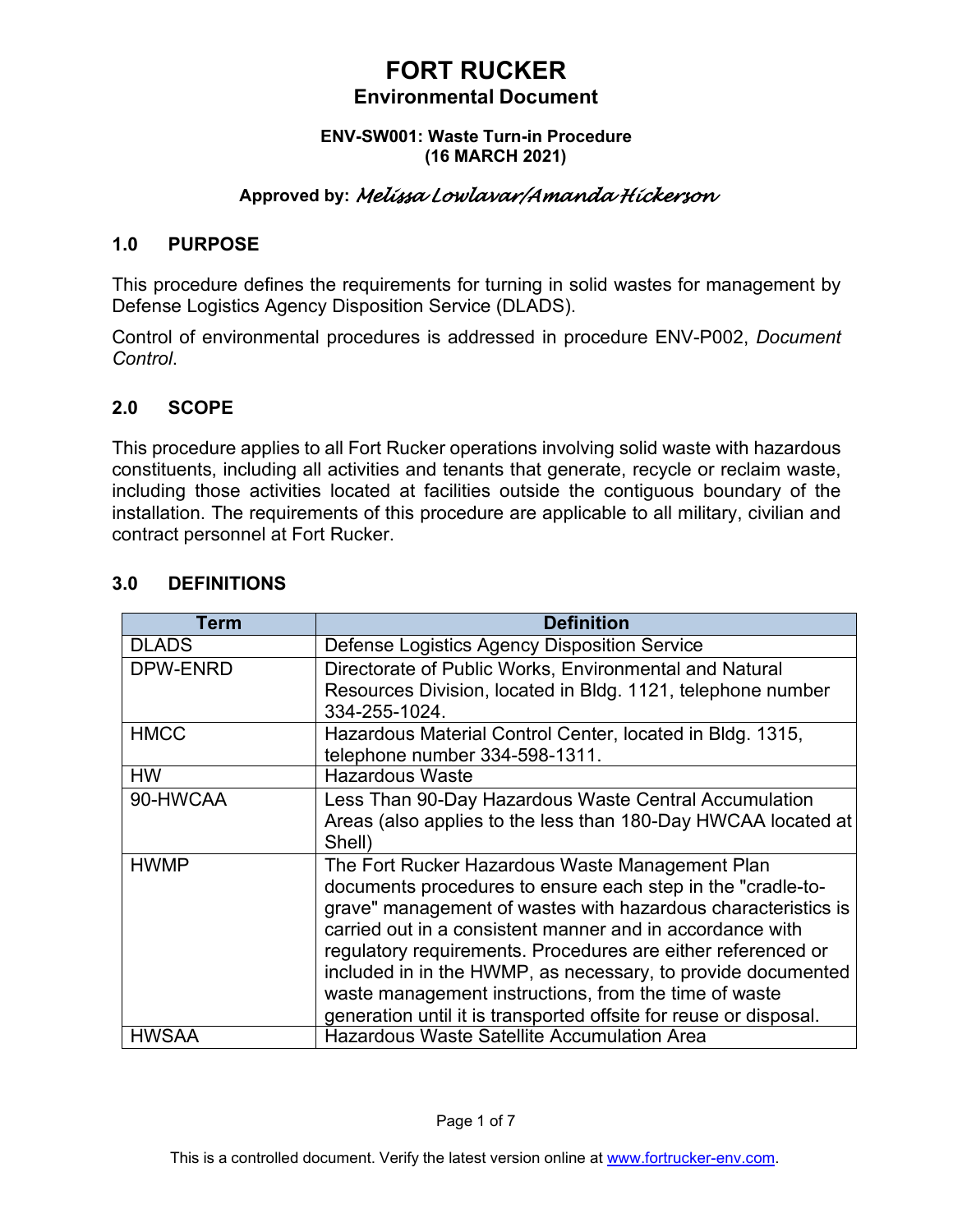#### **ENV-SW001: Waste Turn-In Procedure (16 MARCH 2021)**

### **4.0 RESPONSIBILITIES**

It is the responsibility of each unit, organization or contractor working on Fort Rucker to follow these procedures.

## **5.0 PROCEDURE**

### **5.1 Turn-In Document**

- 5.1.1 A DD Form 1348-1A is to be completed for all containers turned in for waste disposal, recycle or reclamation.
- 5.1.2 The DD Form 1348-1A may be obtained from DPW-ENRD.
- 5.1.3 Use the following instructions to complete the DD Form 1348-1A.

Using the areas marked on the example of DD Form 1348-1A below, fill in the numbered areas with the following information:

**Item 1.** Box #2 "Ship From": Type the name of the generator, or the name of the agency who created the waste, and "Ft. Rucker".

**Item 2.** "Units Issued": To designate if the containers are drums or boxes, type "DR" for drums or "BX" for box.

**Item 3.** "Qty": Type the number of containers being shipped with this document. i.e. Type "2" for two drums of waste to be shipped. (One TYPE of waste and container per document.)

**Item 4.** "Fund": Type the number provided to your agency by the Hazardous Waste Program Manager. This is updated each fiscal year.

**Item 5.** "Dollars CTS": Type the cost per container or unit from the correct waste profile. NOTE: Item 5 is located at the top of the form and at the bottom. Enter the per unit cost in both locations. Please reference the most recent waste profile list provided by the Hazardous Waste Program Manager.

**Item 6.** Box 4 "Mark For": Type "NON-RCRA" for Non-RCRA waste, "HAZARDOUS WASTE" for hazardous waste, or "UNIVERSAL WASTE" for universal waste as designated on the applicable waste profile. Please reference the most recent waste profile list provided by the Hazardous Waste Program Manager.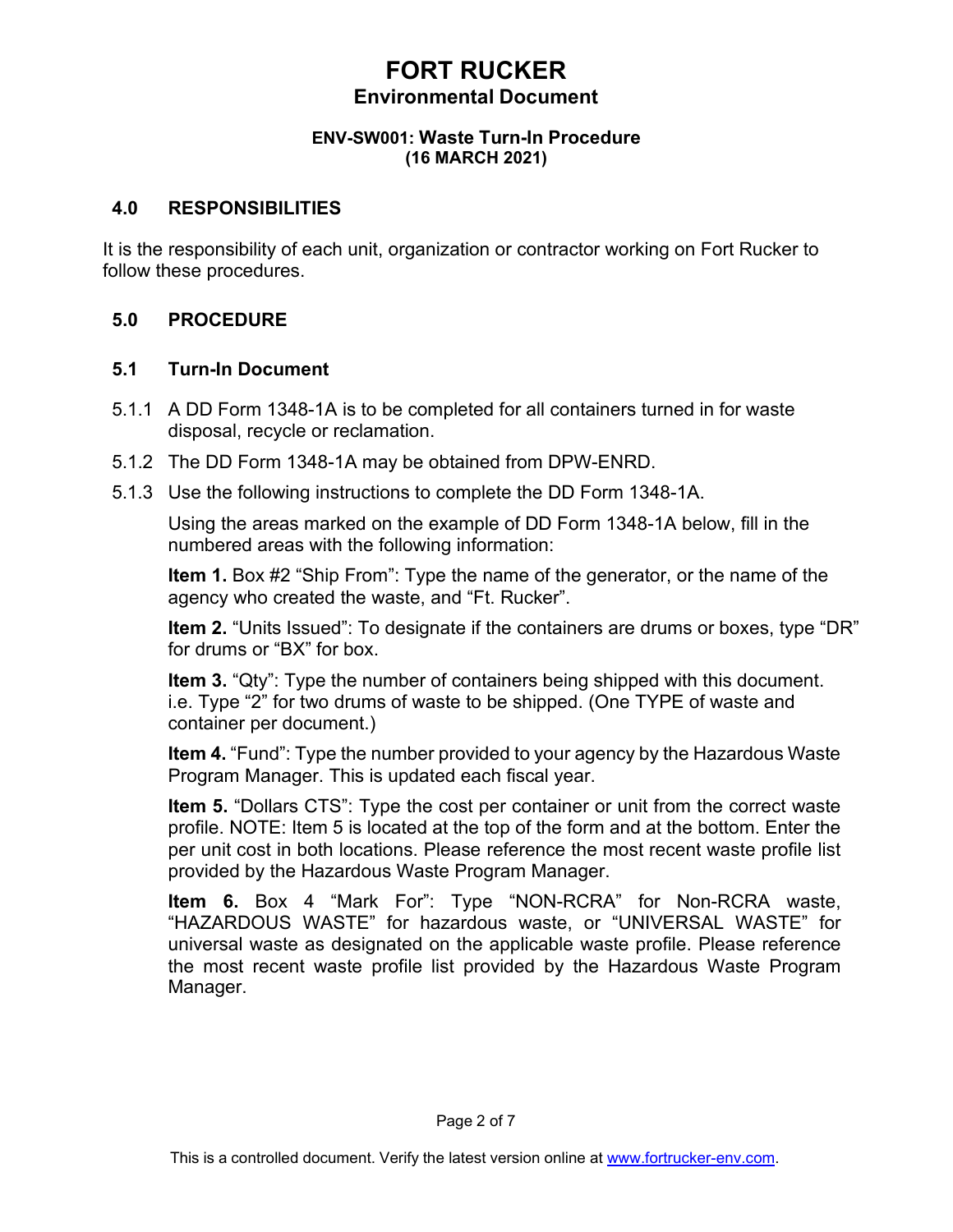#### **ENV-SW001: Waste Turn-In Procedure (16 MARCH 2021)**

**Item 7.** "Document Number and Suffix": Check with Hazardous Waste Program Manager for details, but the document number typically begins with "W58QRU" for Garrison, "W31BMY" for medical or dental, and "W90FJB" for aviation maintenance sources. This is followed by the 4-digit Julian Date followed by the number "1525" (or as assigned to generator). With each additional DD Form 1348-1A created in a single day, add 1 to the number "1525". i.e. The first document of the day is "W58QRU-1230-1525", the second document is "W58QRU-1230-1526", and so on.

**Item 8.** "DOT Shipping Name": Copy the DOT Shipping name exactly as it appears on the waste profile list. Please reference the most recent waste profile list provided by the Hazardous Waste Program Manager.

**Item 9.** "National Stock Number (NSN)": Copy the National Stock Number exactly as it appears on the waste profile list. Please reference the most recent waste profile list provided by the Hazardous Waste Program Manager.

**Item 10.** "Bill To": Type the number provided to your agency by the Hazardous Waste Program Manager.

**Item 11 a.** "Item": Copy the waste name exactly as it appears on the waste profile list. Please reference the most recent waste profile list provided by the Hazardous Waste Program Manager. Specific products or components may be referenced in parentheses.

**Item 11b.** "Waste Codes": If the waste is a Hazardous Waste, then copy the waste codes exactly as they appear on the waste profile list. If the waste is Universal Waste or Non-RCRA Waste, enter "N/A". Please reference the most recent waste profile list provided by the Hazardous Waste Program Manager.

**Item 12.** "TY CONT": Use the following list to enter the correct container type and size code for the waste. Only one type of container may be entered on each DD Form 1348-1A.

DM (drum, metal) + capacity (5-55 gal)

DF (drum, fiber or plastic) + capacity (5-55 gal)

CF (carton, fiber) = cardboard box + capacity (5-80 gal)

CW (crate, wooden) = wooden box or pallet with shrink wrapped containers

CYB (cubic yard box) = cubic yard box or "Gaylord box" on a pallet

**Item 13.** "Total Weight": If your agency has a properly calibrated and maintained scale, then please enter the weight of the waste container to the nearest pound. However, this item is optional and the container will be weighed at 90-HWCAA turn-in even if a weight has been entered in this space.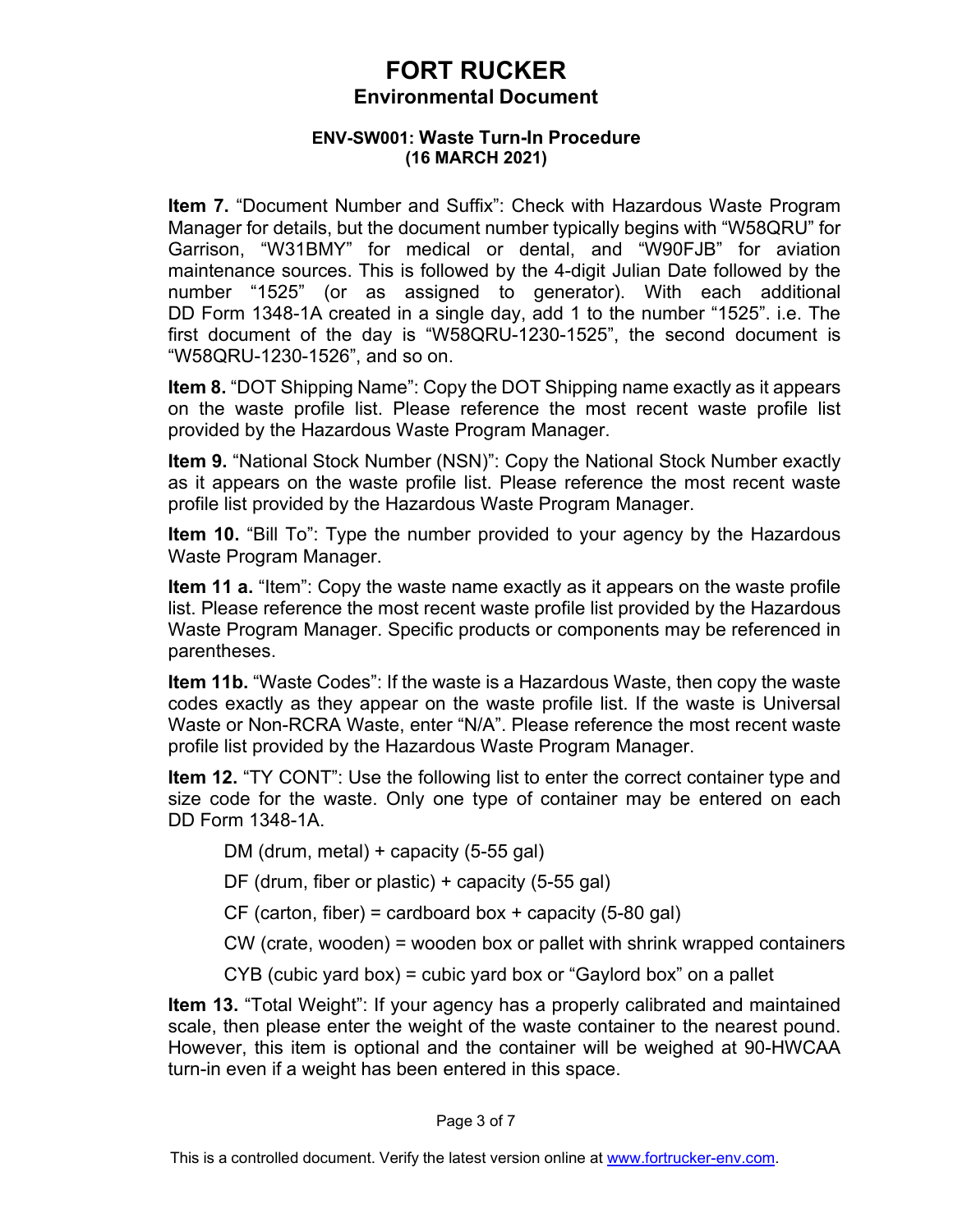#### **ENV-SW001: Waste Turn-In Procedure (16 MARCH 2021)**

**Item 14.** "CLIN": Copy the CLIN exactly as it appears on the waste profile list. Please reference the most recent waste profile list provided by the Hazardous Waste Program Manager. Please contact the Hazardous Waste Program Manager if a CLIN is not displayed for your size or type of container.

**Item 15.** "Profile Number": Copy the profile number exactly as it appears on the waste profile list. Please reference the most recent waste profile list provided by the Hazardous Waste Program Manager.

**Item 16.** "EPA ID": Enter the EPA ID code as listed at the top of the Waste Profile List for the area where the waste was produced. If the waste was produced within the Main Cantonment Area, enter "AL6210020776", for Shell AAF "AL2210090039" and for Cairns AAF "AL9210090040".

**Item 17.** "Certified By": Leave blank. To be signed by DPW-ENRD personnel.

**Item 18.** "Inspected By": Leave blank. To be signed at turn-in by the 90-HWCAA Manager when waste is accepted.

Additional Information:

You may NOT create DD Form 1348-1A documents for waste turn-in unless you have completed HWSAA training. DPW-ENRD provides the required training classes each quarter. See [http://fortrucker-env.com](http://fortrucker-env.com/) to register for classes.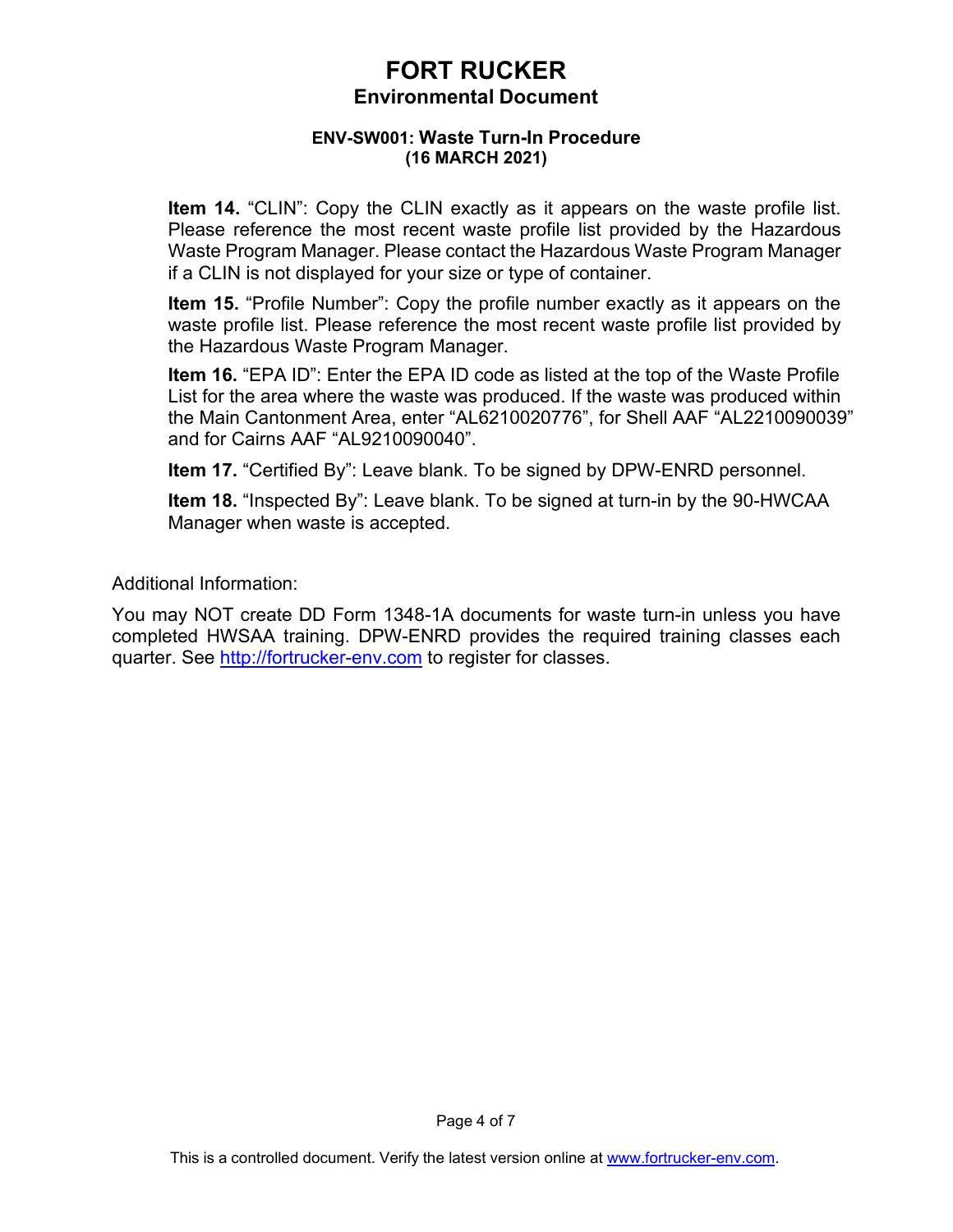### **ENV-SW001: Waste Turn-In Procedure (16 MARCH 2021)**

| 22222<br>444445<br>555 555 555 66 666 66 66<br>456<br>22                                                                                                                                                                                                                                                                                                                        | 1. TOTAL PRICE 2SHIP FROM<br>3. SHIP TO<br>777                                                                                                                                                                                                                                                                                                                                                              |  |  |
|---------------------------------------------------------------------------------------------------------------------------------------------------------------------------------------------------------------------------------------------------------------------------------------------------------------------------------------------------------------------------------|-------------------------------------------------------------------------------------------------------------------------------------------------------------------------------------------------------------------------------------------------------------------------------------------------------------------------------------------------------------------------------------------------------------|--|--|
| 34<br>56789<br>567890<br>12345678901234567890                                                                                                                                                                                                                                                                                                                                   | 8<br>789<br>456<br><b>SYE364</b><br><b>Pride Ind</b><br>n<br><b>DRMO</b><br><b>Ft. Rucker</b><br><b>Eglin</b>                                                                                                                                                                                                                                                                                               |  |  |
| QUANTITY<br>DIS- PRO- PRODA<br>SUPPLE- S F<br><b>RI</b><br>RI<br>UI                                                                                                                                                                                                                                                                                                             | PRICE OLLARS<br><b>UNIT</b><br><b>CTS</b><br>осм                                                                                                                                                                                                                                                                                                                                                            |  |  |
| <b>FROM</b><br><b>NS</b><br><b>MENTARY I</b><br>U<br>TRI-<br>JECT REEA<br>D<br>S.                                                                                                                                                                                                                                                                                               | <b>OIG</b><br><b>SCalculate</b>                                                                                                                                                                                                                                                                                                                                                                             |  |  |
| <b>ADDRESS</b><br>BU-<br><b>QLT</b> V<br>G N<br>$\mathsf{I}$ s                                                                                                                                                                                                                                                                                                                  | <b>DOLLARS</b><br><b>PNT</b>                                                                                                                                                                                                                                                                                                                                                                                |  |  |
| D<br><b>TION</b><br>D<br>т<br>Ε<br>A <sub>5</sub> J<br>SYE36<br><b>NA</b><br>DR<br>91                                                                                                                                                                                                                                                                                           | þ<br>4. MARK FOR<br>\$78.70                                                                                                                                                                                                                                                                                                                                                                                 |  |  |
| $\overline{2}$                                                                                                                                                                                                                                                                                                                                                                  | EA<br>5<br>Non-RCRA                                                                                                                                                                                                                                                                                                                                                                                         |  |  |
| 24. DOCUMENT NUMBER & SUFFIX (30-44)<br>DOC: W58QRU + Julian Date + 1525 (area specific)                                                                                                                                                                                                                                                                                        | 5. DOG DATE<br>6. NWC<br>FRT RATE<br><b>B. TYPE CARGO</b><br>9.96                                                                                                                                                                                                                                                                                                                                           |  |  |
| DOT SHIPPING NAME: Non Regulated, Solid &                                                                                                                                                                                                                                                                                                                                       | <b>Q. OTY. RECD</b><br>2. UNIT WEIGHT<br>13. UNIT CUBE<br>4 UFC<br>15. SL                                                                                                                                                                                                                                                                                                                                   |  |  |
| 25. NATIONAL STOCK NO & ADD (8-22)<br>NSN: 9999DSPOLSPIL                                                                                                                                                                                                                                                                                                                        |                                                                                                                                                                                                                                                                                                                                                                                                             |  |  |
|                                                                                                                                                                                                                                                                                                                                                                                 | 16. FREIGHT:<br>See below                                                                                                                                                                                                                                                                                                                                                                                   |  |  |
|                                                                                                                                                                                                                                                                                                                                                                                 | <b>17. ITEM</b>                                                                                                                                                                                                                                                                                                                                                                                             |  |  |
| BILL TO: W58QRU (10)                                                                                                                                                                                                                                                                                                                                                            | Oil Dri contaminated with POL (11a                                                                                                                                                                                                                                                                                                                                                                          |  |  |
|                                                                                                                                                                                                                                                                                                                                                                                 |                                                                                                                                                                                                                                                                                                                                                                                                             |  |  |
| <b>LOCATION:</b>                                                                                                                                                                                                                                                                                                                                                                | 18. TY CONT<br>20. TOTAL<br>19. NO CONT<br>21. TOTAL<br><b>WEIGHT</b><br>CUBE<br>DM55(12<br>$(13)$ lb                                                                                                                                                                                                                                                                                                       |  |  |
| 26. RIC(4-6), UIC(3-34), GTY(25-29), CON CODE(71), COD(55-56), UP(74-80)                                                                                                                                                                                                                                                                                                        | 22. RECEIVED BY<br>23. DATE RECEIVED                                                                                                                                                                                                                                                                                                                                                                        |  |  |
| Return Part 2to:                                                                                                                                                                                                                                                                                                                                                                |                                                                                                                                                                                                                                                                                                                                                                                                             |  |  |
|                                                                                                                                                                                                                                                                                                                                                                                 |                                                                                                                                                                                                                                                                                                                                                                                                             |  |  |
| 27. ADDITIONAL DATA                                                                                                                                                                                                                                                                                                                                                             | POC: Full Name, 255-5555                                                                                                                                                                                                                                                                                                                                                                                    |  |  |
| WASTE CODES: N/A (11b)                                                                                                                                                                                                                                                                                                                                                          |                                                                                                                                                                                                                                                                                                                                                                                                             |  |  |
| <b>CLIN: NR01C4(14)</b><br>The above name materials are properly classified,                                                                                                                                                                                                                                                                                                    |                                                                                                                                                                                                                                                                                                                                                                                                             |  |  |
|                                                                                                                                                                                                                                                                                                                                                                                 | described, packaged, marked, and labeled and are in<br>proper condition for transportation according to the                                                                                                                                                                                                                                                                                                 |  |  |
| <b>DISPOSAL COST: \$78.70 EA(5)</b><br>applicable regulations of the Department of<br>Transportation (49 CFR 170-189)                                                                                                                                                                                                                                                           |                                                                                                                                                                                                                                                                                                                                                                                                             |  |  |
| <b>TOTAL COST: \$ (Calculate)</b>                                                                                                                                                                                                                                                                                                                                               |                                                                                                                                                                                                                                                                                                                                                                                                             |  |  |
| PROFILE NUMBER: W31BMV0448(15)                                                                                                                                                                                                                                                                                                                                                  | CERTIFIED BY: (SIGN)<br>(PRINT)                                                                                                                                                                                                                                                                                                                                                                             |  |  |
| EPA ID: AL6210020776(16)                                                                                                                                                                                                                                                                                                                                                        | 18)<br>(PRINT)                                                                                                                                                                                                                                                                                                                                                                                              |  |  |
| INSPECTED BY: (SIGN)<br>DD FORM 1348-1A, JAN 96 ISSUE RELEASE/RECEIPT DOCUMENT<br>FORM APPROVED, OMB NO 0704-0188                                                                                                                                                                                                                                                               |                                                                                                                                                                                                                                                                                                                                                                                                             |  |  |
| Generator<br>$\mathbf{1}$ .<br>$\mathbf{2}$<br>DR or BX<br>3. Quantity<br>4. Fund code - changes each fiscal year<br>5.<br>Cost per container<br>6. Non-RCRA/Universal/Hazardous Waste (HW)<br>7.<br>W58QRU-Garrison/W90FJB-M1/W31BMY-Lyster<br>8. DOT Shipping name from profile log<br><b>NSN</b> from profie log<br>9.<br>10. Usually matches DODAAC from document<br>number | 11a. Item Description<br>11b. Waste Codes from Profile List (i.e. F001, D006)<br>12. DM (drum, metal) + capacity (5, 40, 55 gal)<br>DF (drum, fiber or plastic)<br>$CF$ (carton, fiber) = box<br>CW (crate, wooden) = pallet<br>13. Completed at 90-Day HWCAA<br>14. CLIN from profile list. Correct container size is<br>essential!<br>15. Profile number<br>16. EPA ID number-main post, Cairns, or Shell |  |  |
| <b>Please see the Current Profile Listing for Waste Information</b>                                                                                                                                                                                                                                                                                                             |                                                                                                                                                                                                                                                                                                                                                                                                             |  |  |

Page 5 of 7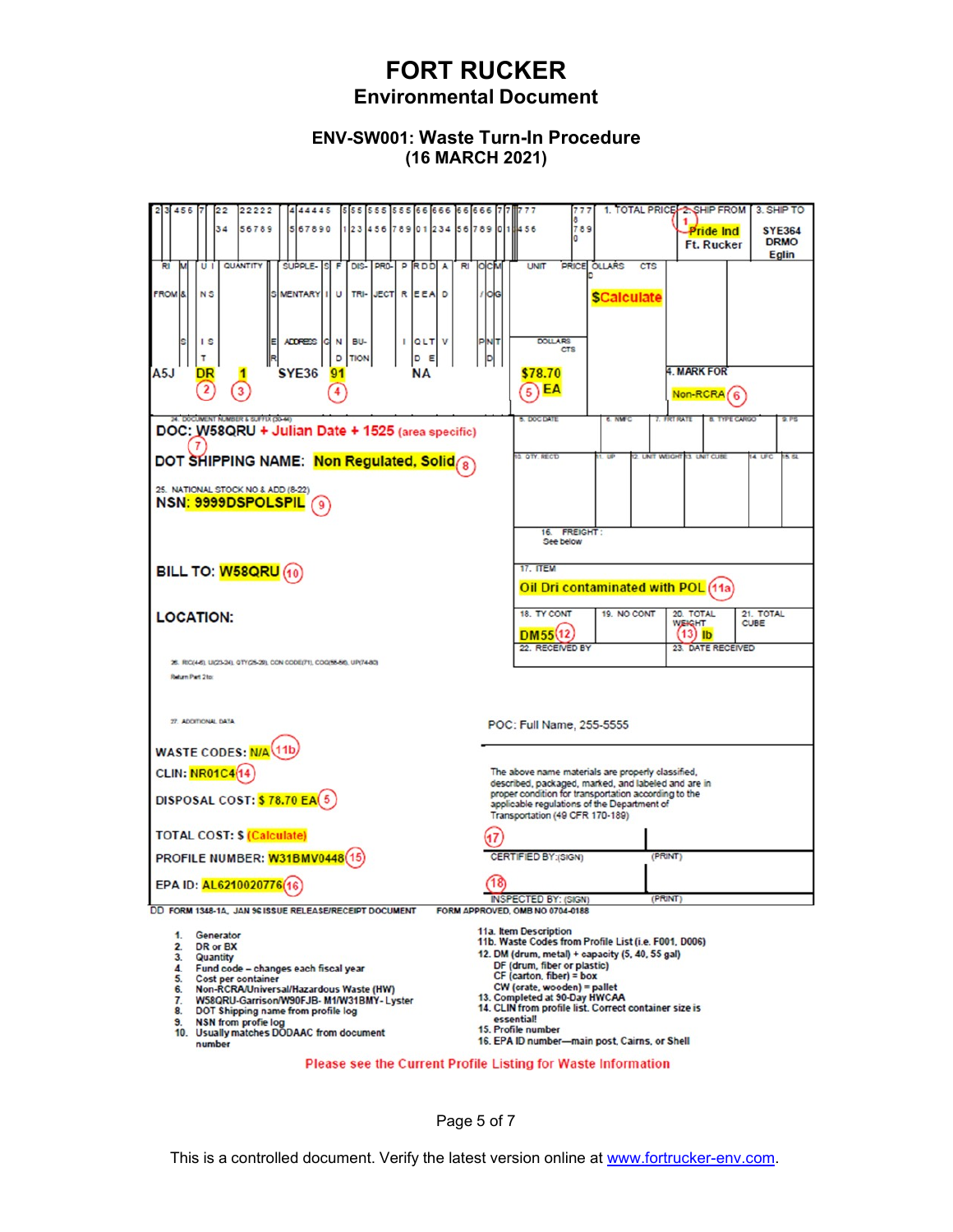#### **ENV-SW001: Waste Turn-In Procedure (16 MARCH 2021)**

## **5.2 Activities Located within the Boundary of Fort Rucker**

For activities located within the physical boundary of Fort Rucker generating waste, the following applies:

- 5.2.1 Turn-in of waste containers will occur Thursday morning between 0900 and 1130 at Bldg. 1207 or may be scheduled for other times by appointment if necessary. The original and two copies of the completed DD Form 1348-1A are to accompany waste containers being generated for turn-in at the 90-HWCAA at Bldg. 1207. Note that the generator of the waste is responsible for completing the form correctly and obtaining required/authorized signatures.
	- 5.2.1.1 One copy of the DD Form 1348-1A will be signed by the 90-HWCAA manager accepting waste and returned to the customer.
	- 5.2.1.2 One copy of the DD Form 1348-1A will be attached to the respective container. If more than one container of the same type is noted, the form will be attached to the one with the oldest accumulation start date, with the document number being written on all applicable containers.
- 5.2.2 HMCC will provide original DD Forms 1348-1A from each week's turn-ins to DPW- ENRD prior to noon on Friday for each week. The DD Forms 1348-1A will be reviewed for accuracy and may be returned to the generator for correcting if deemed necessary by DPW-ENRD.

## **5.3 Activities Located Outside the Boundary of Fort Rucker**

For activities located outside the physical boundary of Fort Rucker generating waste, the following applies:

- 5.3.1 One copy of the completed DD Form 1348-1A will be provided to the DPW-ENRD within one week of waste turn-in. Note that the generator of the waste is responsible for completing the form correctly and obtaining required/authorized signatures. The DD Forms 1348-1A will be reviewed for accuracy and may be returned to the generator for correcting if deemed necessary by DPW-ENRD.
- 5.3.2 One copy of the DD Form 1348-1A is to be attached to the respective container. If more than one container of the same type is noted, the form will be attached to the one with the oldest accumulation start date, with the document number being written on all applicable containers.